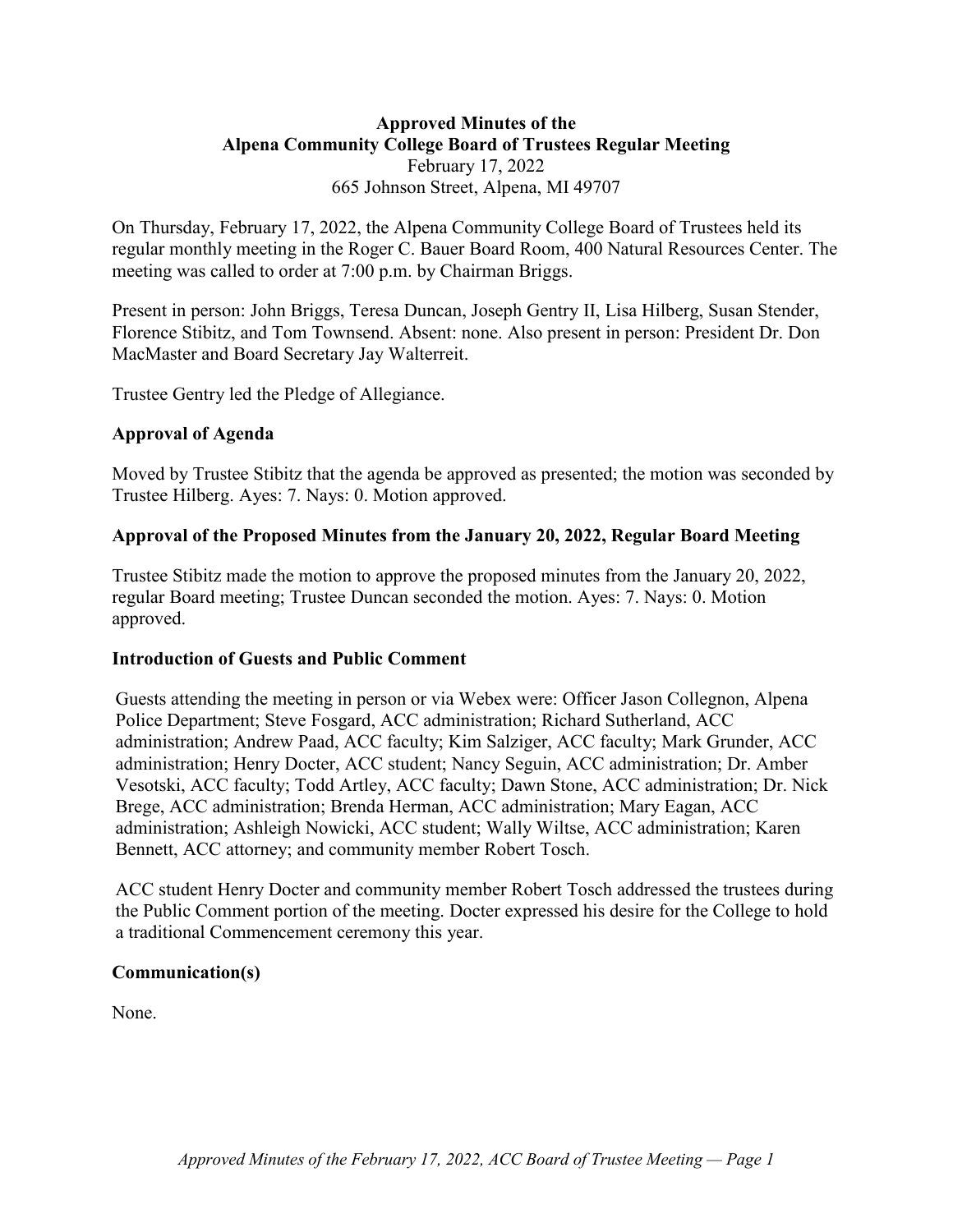## **Board Member and Subcommittee Reports**

Trustee Duncan reported on the following ACC Foundation activities:

- The ACC Alumni Advisory Council is working on the following tasks for the coming year:
	- o Foundation Board members will be reaching out to members of the first 10 graduating classes with a personal phone call, establishing relationships, offering virtual tours. ACC's first graduates were the Class of 1954. Contacts have been very receptive and excited to share their stories, photos, etc. This is time-intensive but the committee anticipates that it will be well worth the effort.
	- o From these contacts, we hope to develop a Lumberjack Legends program, which will be a hall of fame honoring select alumni.
- The Grants, Scholarships & Development Committee is investigating retention scholarships for Early College students, encouraging them to stay at ACC for their final year to complete their associate degree.
- The first round of Granum Grant applications is being reviewed. We have an impressive collection of five proposals.

# **Student Report**

Student Ashleigh Nowicki, accompanied by Director of Alumni Relations Mary Eagan, told the trustees about her experiences as a work study student contacting graduates from ACC's first 10 years.

### **Faculty Report**

Psychology Instructor Dr. Amber Vesotski attended the meeting via Webex but did not have anything to report from the faculty.

# **President's Report**

President's Report to the Alpena Community College Board of Trustees February 17, 2022

### Besser Company Center for Manufacturing Excellence project

The Besser Company Center for Manufacturing Excellence project will renovate and upgrade outdated and unoccupied occupational training space in the Besser Technical Center. The project consists of two main components:

- 1) Repurpose currently unoccupied occupational Autobody lab space to create an expanded and modernized Advanced Manufacturing Skills Center.
- 2) Repurpose occupational lab space currently occupied by the Advanced Manufacturing program to accommodate an expanded Welding Skills Center.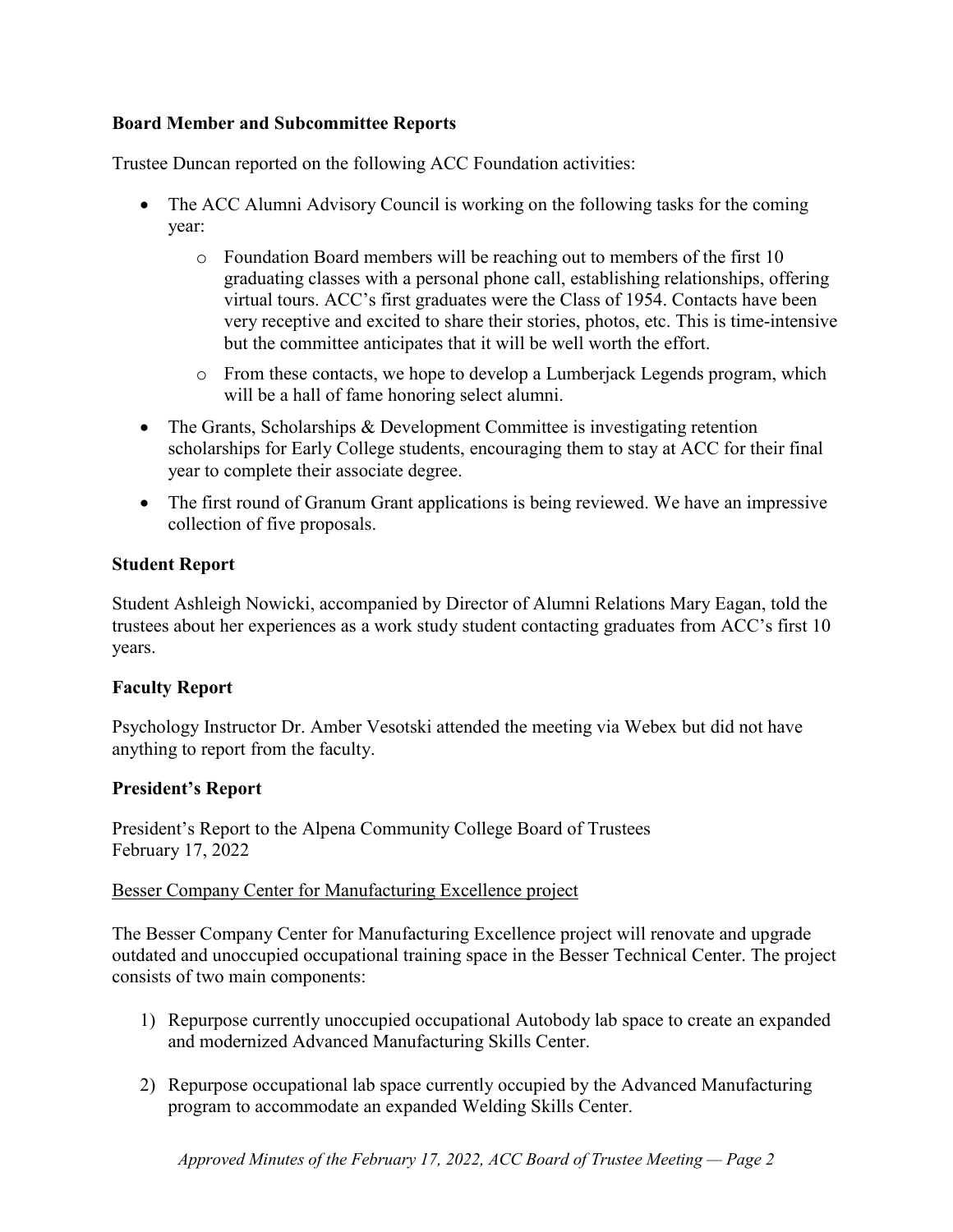Estimated cost of the project is \$3 million with the United States Economic Development Administration funding 80 percent, or \$2.4 million. College staff have been working on fundraising the remaining 20 percent (or \$600,000) cost share and currently have \$450,000 in commitments.

Dr. Nick Brege, Director of Facilities, is here tonight to provide a status update on the project.

## Utility Line Clearance Arborist Certificate program

The development of the Utility Line Clearance Arborist Certificate program was funded by a Michigan Learning Education & Advancement Program (MiLEAP), awarded to Michigan Works! Northeast Consortium by Michigan Department of Labor and Economic Opportunity, Workforce Development (LEO-WD). The \$330,000 grant funds the development and delivery of short-term training in Manufacturing, IT, Mobility, and Utility Line Clearance.

In addition to the development funding above, students who enroll in any of the programs will be eligible for sponsorships through the MWNC of up to \$3000 each plus supportive services.

The Utility Line Clearance Certificate program used the funding to hire a director, purchase a commercial chipper, and supplies including chainsaws and PPE. The program design is following the US DOL apprenticeship standards for technical instruction. Director Wally Wiltse is here tonight along with Dean of Workforce Development Dawn Stone, who wrote the MiLEAP grant, to provide an update on the project.

## Bridge Michigan article

A February 16, 2022, article in *Bridge Michigan* magazine entitled "New carpets, more supports: How Michigan colleges would spend Whitmer plan" discusses how several community colleges, including ACC, could invest Governor Whitmer's proposed bump in higher-ed spending if it becomes law. A copy of the article is available for Trustee review.

# **Action Items**

# 2.830 Purchase of Robot Training Equipment and Variable Speed Conveyor

The following resolution was proposed by Trustee Gentry and seconded by Trustee Townsend:

The Alpena Community College Board of Trustees approves the purchase of a FANUC Fenceless ER-4iA CERT Cart and Swivellink 4-1/2" X 36" Variable Speed Conveyor from IST for a total not to exceed \$45,340.00.

Ayes: 7. Nays: 0. Motion approved.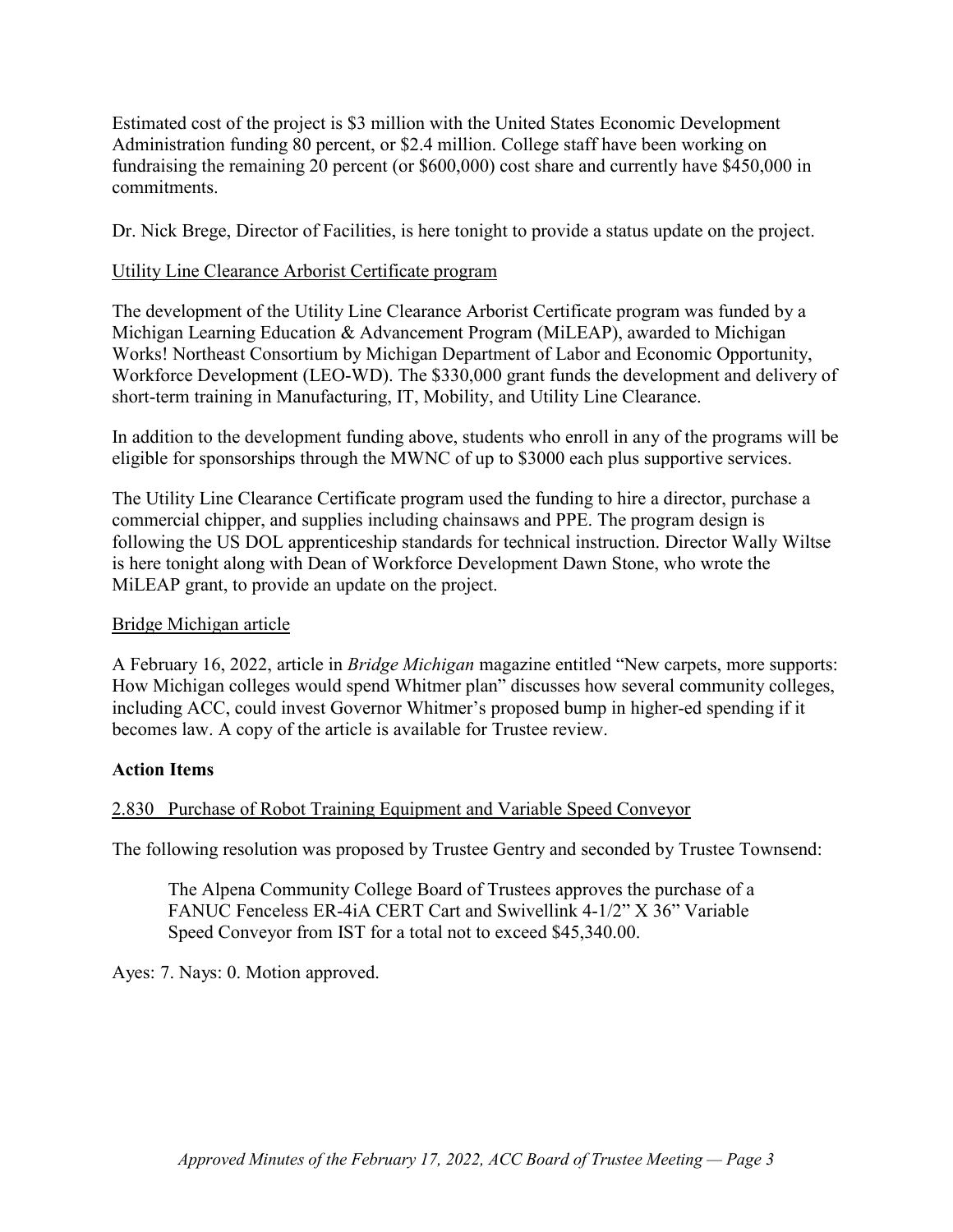#### 2.831 Bookstore Operations Outsourcing

The following resolution was proposed by Trustee Hilberg and seconded by Trustee Stender:

The Alpena Community College Board of Trustees authorizes the College to contract with Follett to provide bookstore management for three years with two additional year extensions.

Ayes: 7. Nays: 0. Motion approved.

#### **Financial Report**

Notable points from Vice President for Administration and Finance Richard Sutherland's financial report include:

- The property tax receipts of \$1,738,201 are \$123,871 more than those for January 2021, due to both unexpected and expected increases.
- Tuition/fee receipts of \$5,464,477 are \$287,343 lower primarily due to lower than anticipated enrollments.
- State aid for the current year is \$2,501,930. This includes four regular monthly payments of \$530,000, plus \$225,700 as a one-time appropriation payment, early receipt of an offset payment, higher MPSERS offset contribution, and a semiannual personal property tax payment of \$90,461. This is the first personal property tax payment of the year.
- The difference in Federal is due to \$2,435,600 in Paycheck Protection Program funding recorded through September of 2020. The College did not budget nor expect any of those kinds of revenues in FY 2022.
- The General Fund received \$323,123 for lost tuition and fee revenue through Federal HEERF funds.

### **Personnel Report**

New hires, terminations, and status changes from January 13 to February 8, 2022.

New Hires:

• Walter Wiltse, Director of Utility Line Clearance/Tree Trimmer Program, effective January 31, 2022.

### Re-Hires:

• None.

#### Transfers:

• None.

#### Resignations:

• None.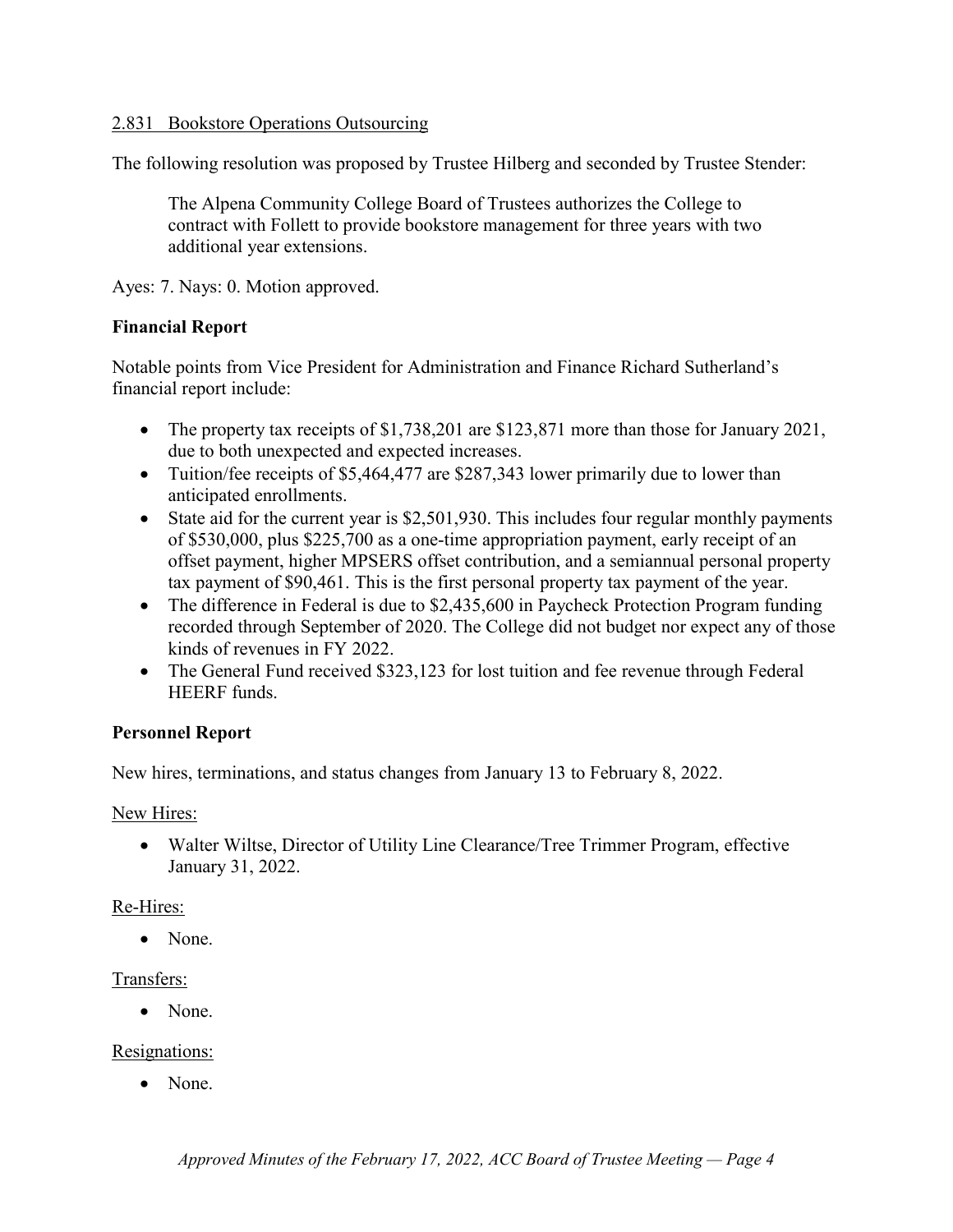#### Terminations:

• None.

## Retirements:

• None.

Name Changes:

• None.

# **Gifts and Grants Report**

This report reflects the following activity for pledges and gifts received by ACC and the ACC Foundation between January 11, 2022, and February 8, 2022.

Total Donors: 50

| New Gifts:       | \$211,554.00 |
|------------------|--------------|
| Pledge Payments: | \$4,528.00   |
| New Pledges:     | \$54,850.00  |

# **Board Discussion**

Chairman Briggs led a discussion relating to how the College would celebrate Commencement (which is scheduled for May 12, 2022.) He noted the comments made by ACC student Henry Docter, who advocated for a traditional indoor ceremony. Trustee Gentry mentioned the students in his class had brought up the change in the CDC's recommendations for wearing masks and were wondering if ACC would drop its mask requirements.

Trustee Stibitz asked if the College had considered having an outdoor ceremony in a location that could accommodate a large number of people, such as the Alpena Public Schools football stadium. President MacMaster said that was a possibility and he would contact APS.

Trustee Townsend asked about when the College needed to decide on the ceremony format. President MacMaster said College staff hoped to make the decision this week if possible due to the time required to make all of the arrangements.

Trustee Hilberg asked if the ceremony could be broadcast live. President MacMaster said that it could be broadcast live.

President MacMaster asked each trustee to give their opinion on how the College should conduct Commencement. The consensus of the trustees was:

- An outdoor ceremony was acceptable
- Holding the ceremony in the APS football stadium was acceptable
- A drive-through ceremony was least desirable